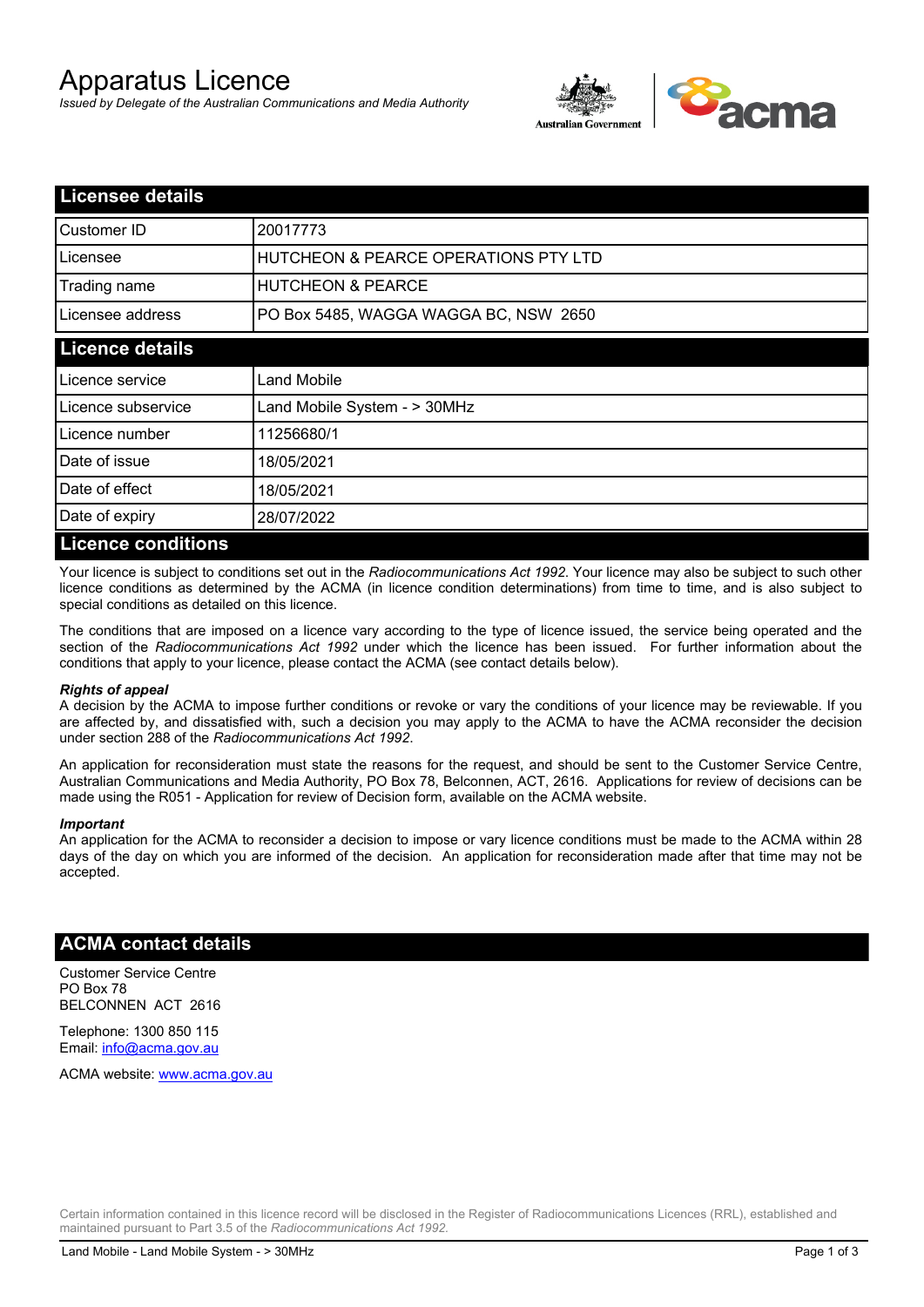# **Advisory Notes applying to licence no.: 11256680/1**

Conditions applicable to the operation of Land Mobile System station(s) authorised under this licence can be found in the Radiocommunications Licence Conditions (Apparatus Licence) Determination and the Radiocommunications Licence Conditions (Land Mobile Licence) Determination. Copies of these determinations are available from the ACMA and from the ACMA home page (www.acma.gov.au).